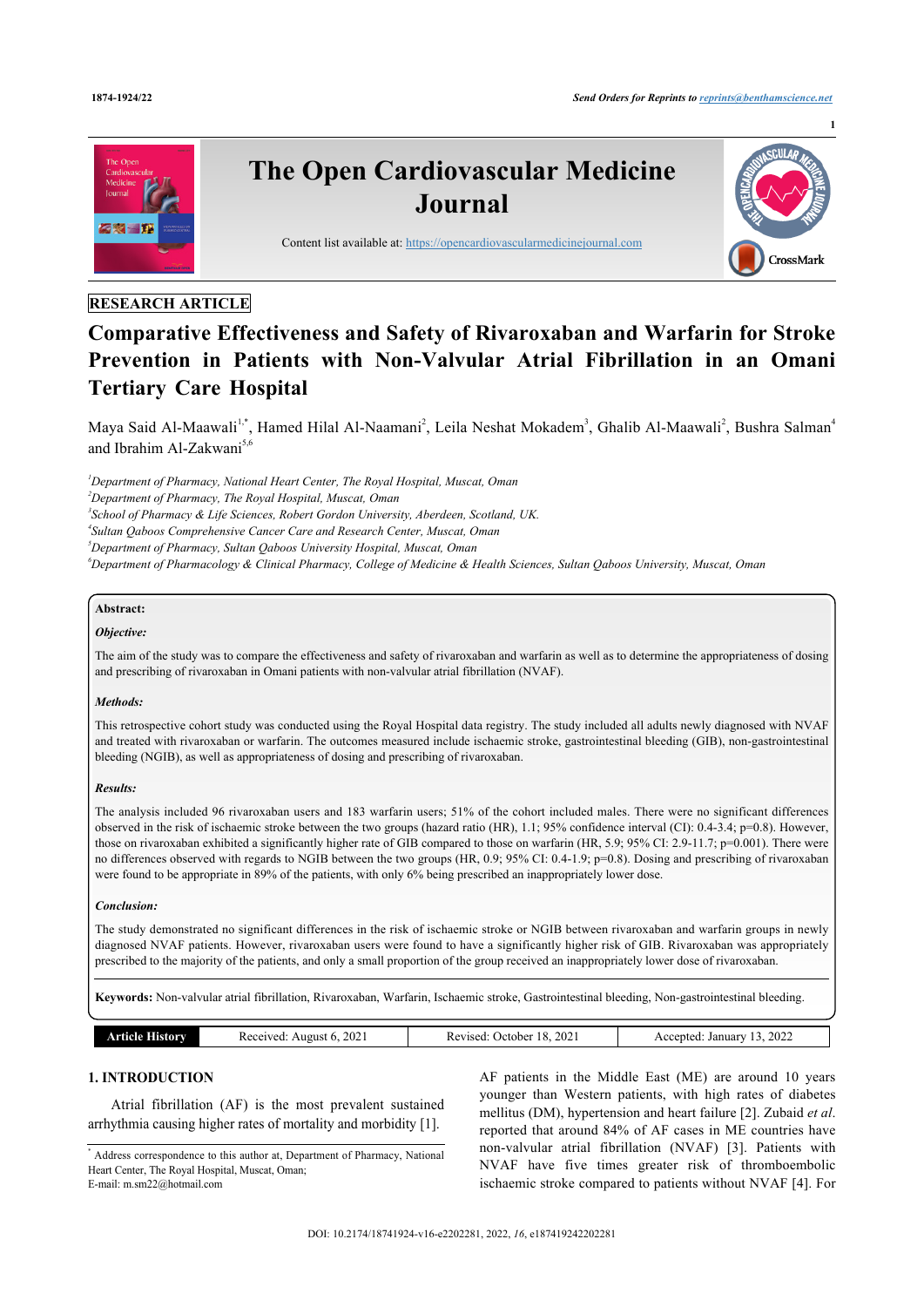several years, warfarin has been the main anticoagulant that could be administered orally [\[5\]](#page-7-4). It decreased the stroke risk in AF patients by approximately 60% [\[1\]](#page-7-0). However, safety concerns regarding fluctuating international normalised ratio (INR) as well as serious drug-drug and drug-food interactions have limited the use of warfarin [[1](#page-7-0)].

New oral anticoagulants called direct oral anticoagulants (DOACs), like rivaroxaban, have been approved. Patients on DOACs generally do not involve any regular follow-ups for reviews and blood tests, unlike those on warfarin [\[6](#page-7-5)]. DOACs provide efficient management of anticoagulation compared to warfarin; however, several patients are not managed with DOACs due to concerns regarding inadequate experience with these drugs[[7,](#page-7-6) [8\]](#page-7-7). Rivaroxaban is recommended for the prevention of stroke and systemic embolism in NVAF patients with ≥1 of the following risk factors: hypertension, transient ischaemic attack, age  $\geq$ 75 years, previous stroke, heart failure or diabetes mellitus, unless it is contraindicated [\[9](#page-7-8), [10\]](#page-7-9). *The Scottish Medicines Consortium* has restricted the use of rivaroxaban for stroke prophylaxis in NVAF patients with unstable INR, poor compliance, or who have intolerance or allergy to warfarin [[10\]](#page-7-9). The standard dose of rivaroxaban to prevent strokes in NVAF patients is 20 mg daily. The dose is decreased to 15 mg daily in patients with renal impairment (creatinine clearance (CrCl) 15-49 mL/min) [[6](#page-7-5), [11\]](#page-7-10).

Although there is no locally published data on how hospital doctors use rivaroxaban, the American Heart Association, American College of Cardiology and Heart and Rhythm, and European Society of Cardiology guidelines consider using oral anticoagulation (OAC) in NVAF patients with  $\text{CHA}_{2}\text{DS}_{2}\text{VAS}_{c}$  (congestive heart failure, hypertension,  $age \ge 75$  years, diabetes mellitus, stroke or transient ischaemic attack (TIA), vascular disease, age 65 to 74 years, sex category) score  $\geq 2$  in women or  $\geq 1$  in men [[6](#page-7-5), [11\]](#page-7-10). Selection of OAC should be based on clinical benefits and consideration of patient preference [\[6](#page-7-5), [11\]](#page-7-10). As rivaroxaban had recently been started to be used (2016) in the hospital, warfarin is used as first-line anticoagulant for NVAF patients, unless it is contraindicated or patients have unstable INR or poor compliance.

<span id="page-1-0"></span>Most studies comparing the effectiveness and safety of rivaroxaban and warfarin in NVAF patients have been conducted in Western countries. There is currently only scant literature on the subject, not only in Oman but also in the Arabian Gulf region[[3\]](#page-7-2). Furthermore, despite regional and global variations in clinical characteristics related to AF patients, concerns have been raised regarding proper patient selection for rivaroxaban [[12,](#page-7-11) [13\]](#page-7-12). Thus, the objectives of this study were to compare the effectiveness and safety of rivaroxaban and warfarin as well as to determine the appropriateness of dosing and prescribing of rivaroxaban in

Omani patients with NVAF.

### **2. MATERIALS AND METHODS**

#### **2.1. Data Source**

Data were collected from the Royal Hospital (Muscat, Oman) data registry, using *Al Shifa 3Plus* software (healthcare data system established by the Ministry of Health, Muscat, Oman). The indication for the use of these medications was retrieved by the codes based on the International Classification of Diseases (ICD) for AF and atrial flutter Clinical Modification (ICD-10-CM) codes I48.91 [\[14](#page-7-13)].

# **2.2. Study Design and Population**

This retrospective cohort study was carried out using medical records. The study included all adult patients  $\geq$ 18 years old, newly diagnosed with NVAF between June  $1<sup>st</sup>$ , 2016, and June  $1<sup>st</sup>$ , 2018 (identification period), who had been on warfarin or rivaroxaban. Although rivaroxaban use started in January 2016, June  $1<sup>st</sup>$ , 2016, was selected as the starting date of the study to allow for an adjustment period and reduce possible bias [\[15](#page-7-14)]. The first prescription date of rivaroxaban or warfarin was selected as the index date. Patients were followed from the index date to the ischaemic stroke, gastrointestinal bleeding (GIB) and non-gastrointestinal bleeding (NGIB) events (leading to hospitalisation), or to the end of the followup period (September  $30<sup>th</sup>$ , 2019), whichever event occurred first. The selected patients were ideally followed up at the hospital for  $\geq$ 12 months after the index date to reduce bias from differing follow-up times d[ue t](#page-7-15)o differences in the uptake times of rivaroxaban or warfarin [16].

The initial sample involved 1433 patients *via* ICD-10-CM codes for AF ide[nt](#page-1-0)ification. The patient selection criteria are presented in Fig. (**1**). Eventually, after excluding some patients due to specific criteria, the final sample only included 279 patients. Patients who switched from warfarin to rivaroxaban were excluded to control confound[ing](#page-7-14), as switching may influence the outcomes of the study [15]. Expatriate patients were also excluded because some of them paid for their medications, and this access issue might have affected the outcomes of the study.

#### **2.3. Patient Characteristics and Outcomes**

Patients were divided into rivaroxaban and warfarin groups. The age and gender of each patient were recorded from the data registry (at index date). Furthermore, specific comorbidities (related to AF outcomes) and medications were also identified. To evaluate the presence of these comorbidities, two scoring systems were used to calculate stroke and bleeding risks for each patient at the index date: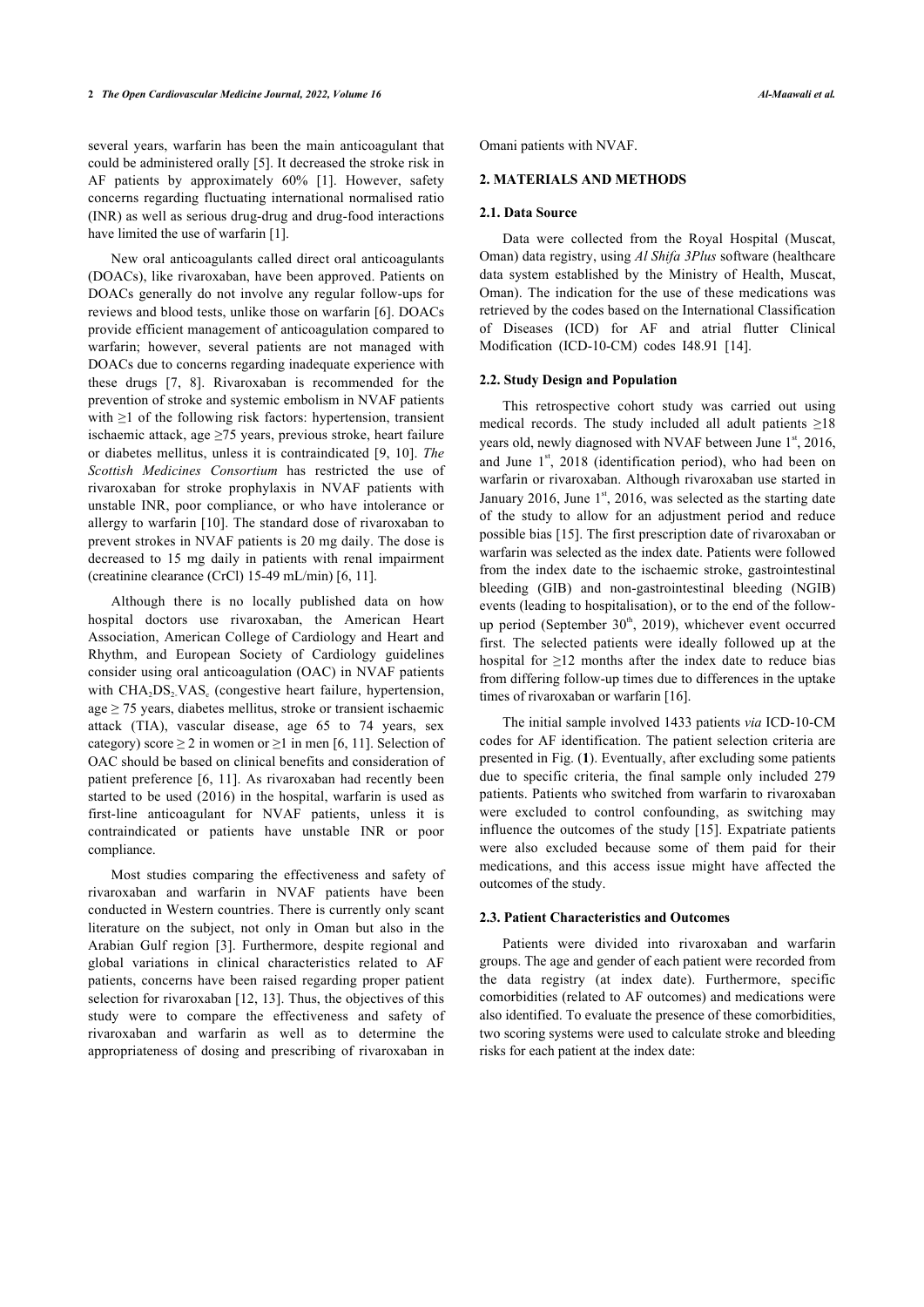

**Fig. (1).** Patient selection criteria. AF, Atrial Fibrillation.

1)  $CHA<sub>2</sub>DS<sub>2</sub>-VASc score [6]$  $CHA<sub>2</sub>DS<sub>2</sub>-VASc score [6]$ : This score ranges from 0 to 9 with 1 point allocated for the existence of hypertension, patients aged 65-74 years, congestive heart failure, vascular disease (including prior myocardial infarction (MI) or peripheral artery disease), diabetes mellitus (DM) or female sex. Two points are assigned for a history of stroke or age  $\geq 75$ years. The CHA<sub>2</sub>DS<sub>2</sub>-VASc score is divided into 3 groups: low (0 in men and 1 in women), moderate (1 in men and 2 in women), and high ( $\geq 2$  in men and  $\geq 3$  in women) stroke risk.

2) HAS-BLED (hypertension, abnormal liver/renal function, stroke history, bleeding history or predisposition, labile INR, elderly, drug/alcohol usage) score [\[6\]](#page-7-5): This score ranges from 0 to 9. One point is allocated for the existence of hypertension, patients aged ≥65 years, prior stroke, previous bleeding, using drugs that increase bleeding risk, excessive alcohol intake, renal disease or liver disease. The score also includes an indicator for patients with a history of unstable high INR. The score is classified into 3 groups: low (1), moderate (2), or high  $(\geq 3)$  bleeding risk.

The outcomes were defined as ischaemic stroke, GIB and NGIB (leading to hospitalisation), and the number of each outcome event was recorded. Furthermore, the appropriate rivaroxaban dosing and prescribing were also assessed by reviewing the adherence of clinicians to the recommended dose of rivaroxaban (based on the CrCl) [[6](#page-7-5), [11\]](#page-7-10).

#### **2.4. Statistical Analysis**

Descriptive statistics were used. For categorical variables, frequencies and percentages were reported. Differences between groups were analysed using Pearson's  $\chi$ 2 tests (or Fisher's exact tests for expected cells <5). For continuous variables, mean and standard deviation were used to summarize the data, and differences between groups (warfarin *vs.* rivaroxaban) were analysed using the Student's t-test.

The incidence rate of each outcome was calculated by dividing the number of patients who developed the outcome by the total time at risk during the study's follow-up period [[16](#page-7-15), [17](#page-7-16)]. A univariate Cox proportional hazards model was used to predict the relative risks (hazard ratios, HR) of developing the outcomes, with 95% confidence intervals (CI). Kaplan-Meier survival curves for the 3 outcomes were drawn to show the percentage of patients in both groups who did not experience outcomes during the study period (secondary analysis). Statistical significance was defined as a two-sided p*<*0.05. All statistical tests were performed using SPSS version 25, IBM Corp. Released 2020.IBM SPSS Statistics for Windows, Version 27.0. Armonk, NY: IBM Corp.

### **2.5. Ethical Approval**

Ethical approval was obtained from the Ethics Committee at the School of Pharmacy and Life Sciences, Robert Gordon University, Aberdeen, Scotland, United Kingdom (August 29<sup>th</sup>,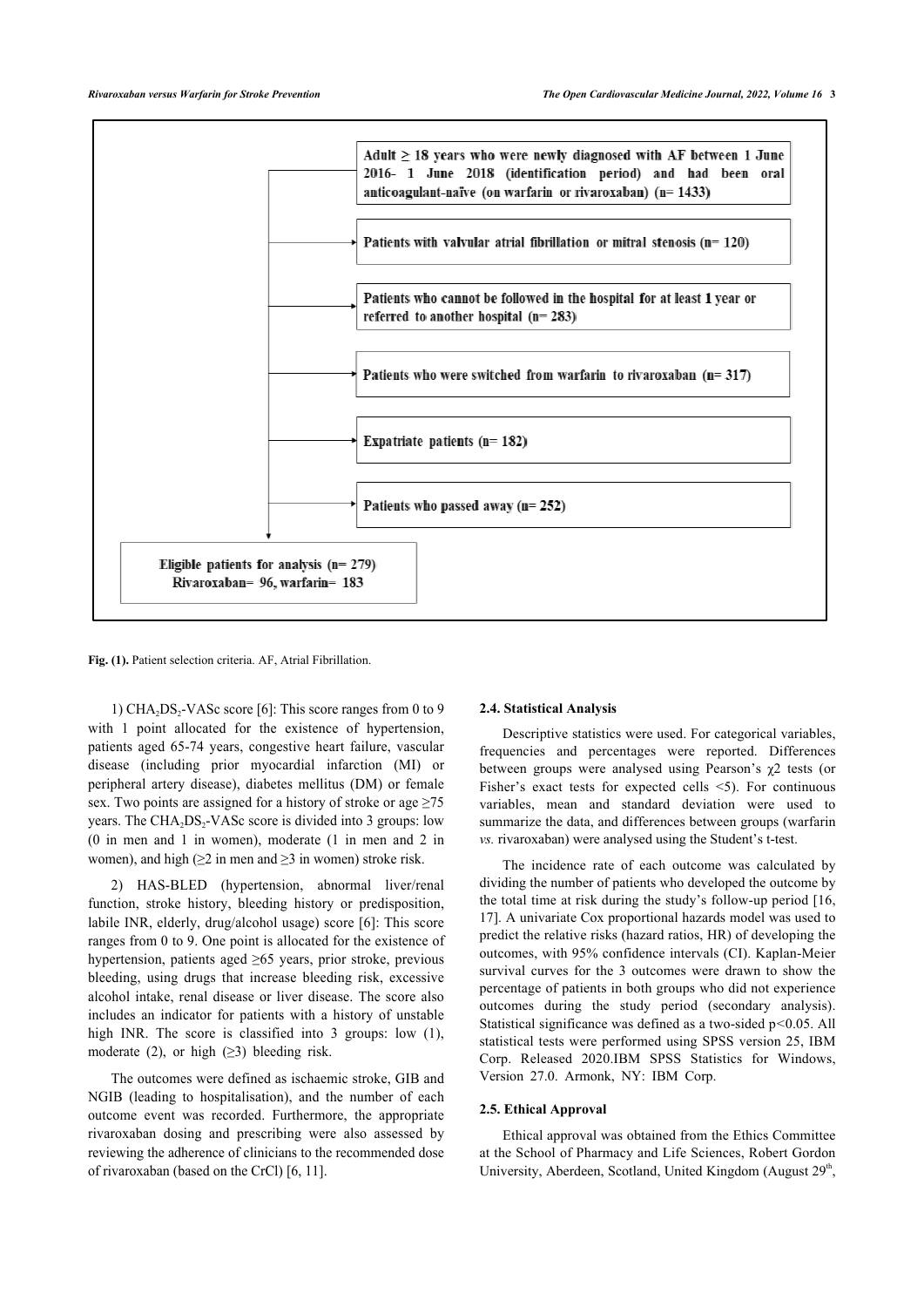2019). Furthermore, since the data of the patients were collected from the data registry of the Royal Hospital, Muscat, Oman, the country's Research and Ethical Review and Approval Committee also granted approval on September  $26<sup>th</sup>$ , 2019 (MOH/CSR/19/10898).

# **3. RESULTS**

After exclusion criteria were applied, the study cohort included 96 new rivaroxaban users and 183 new warfarin users. Table **[1](#page-3-0)** describes the patients' characteristics at the index date. A total of 52% (145/279) of the cohort included males. The 3 most prevalent comorbidities were hypertension (72%; 201/279), diabetes mellitus (55%; 154/279), and congestive heart failure (36%; 101/279). The three most prescribed medication groups were statins (71%; 199/279), proton pump inhibitors (41%; 114/279), and non-steroidal anti-inflammatory drugs (NSAIDs), including aspirin (27%; 76/279). The proportion of patients with high CHA<sub>2</sub>DS<sub>2</sub>VASc ( $\geq$ 2) and HAS BLED ( $\geq$ 3) risk scores was 37% (104/279) and 35% (98/279), respectively.

### <span id="page-3-0"></span>**Table 1. Baseline demographics, comorbidities and medication for study participants at the index date.**

| Characteristic                                           |                  | Rivaroxaban<br>$(n=96)$ |      | Warfarin<br>$(n=183)$ |       |  |  |
|----------------------------------------------------------|------------------|-------------------------|------|-----------------------|-------|--|--|
| Demographics                                             |                  |                         |      |                       |       |  |  |
| Age                                                      |                  |                         |      |                       | 0.026 |  |  |
| Mean±SD, years                                           | 61.3             | 10.9                    | 71.5 | 11.9                  |       |  |  |
| 18-54                                                    | 27               | 28.1%                   | 29   | 15.8%                 |       |  |  |
| 55-64                                                    | 30               | 31.2%                   | 54   | 29.5%                 |       |  |  |
| $\geq 65$                                                | 39               | 40.6%                   | 100  | 54.6%                 |       |  |  |
| Gender, n (%)                                            |                  |                         |      |                       | 0.779 |  |  |
| Female                                                   | 45               | 46.9%                   | 89   | 48.6%                 |       |  |  |
| Male                                                     | 51               | 53.1%                   | 94   | 51.4%                 |       |  |  |
| Comorbidities, n (%)                                     |                  |                         |      |                       |       |  |  |
| Congestive heart failure                                 | 45               | 46.9%                   | 56   | 30.6%                 |       |  |  |
| Diabetes mellitus                                        | 52               | 54.2%                   | 102  | 55.7%                 |       |  |  |
| Hypertension                                             | 64               | 66.7%                   | 137  | 74.9%                 |       |  |  |
| Liver disease                                            | $\boldsymbol{0}$ | $0.0\%$                 | 3    | 1.6%                  |       |  |  |
| Peripheral artery disease                                | $\overline{4}$   | 4.2%                    | 13   | 7.1%                  |       |  |  |
| Prior bleeding history                                   | 27               | 28.1%                   | 32   | 17.5%                 |       |  |  |
| Prior MI                                                 | 8                | 8.3%                    | 25   | 13.7%                 |       |  |  |
| Renal disease                                            | 19               | 19.8%                   | 32   | 17.5%                 |       |  |  |
| Stroke/TIA                                               | $\overline{9}$   | 9.4%                    | 11   | 6.0%                  |       |  |  |
| Medications, n (%)                                       |                  |                         |      |                       | 0.185 |  |  |
| Antidepressants                                          | $\tau$           | 7.3%                    | 13   | 7.1%                  |       |  |  |
| Antiplatelet                                             | 6                | 6.2%                    | 12   | 6.6%                  |       |  |  |
| <b>NSAIDs</b>                                            | 16               | 16.7%                   | 60   | 32.8%                 |       |  |  |
| PPIs                                                     | 41               | 42.7%                   | 73   | 39.9%                 |       |  |  |
| <b>Statins</b>                                           | 67               | 69.8%                   | 132  | 72.1%                 |       |  |  |
| <b>Risk Scores</b>                                       |                  |                         |      |                       |       |  |  |
| CHA <sub>2</sub> DS <sub>2</sub> VASc score <sup>a</sup> |                  |                         |      |                       | 0.318 |  |  |
| Mean±SD                                                  | 2.1              | (1.1)                   | 2.2  | (1.2)                 |       |  |  |
| Low Risk, (%)                                            | 16               | 16.7%                   | 23   | 12.6%                 |       |  |  |
| Moderate risk, (%)                                       | 41               | 42.7%                   | 95   | 51.9%                 |       |  |  |
| High risk, (%)                                           | 39               | 40.6%                   | 65   | 35.5%                 |       |  |  |
| <b>HAS BLED score</b> b                                  |                  |                         |      |                       | 0.609 |  |  |
| Mean±SD                                                  | 2.2              | (1)                     | 2.2  | (0.9)                 |       |  |  |
| Low risk, $(\%)$                                         | 25               | 26.0%                   | 43   | 23.5%                 |       |  |  |
| Moderate risk, (%)                                       | 35               | 36.5%                   | 78   | 42.6%                 |       |  |  |
| High risk, (%)                                           | 36               | 37.5%                   | 62   | 33.9%                 |       |  |  |

SD, standard deviation; MI, myocardial infarction; TIA, transient ischaemic attack; PPIs, proton pump inhibitors; NSAIDs, non-steroidal anti-inflammatory drugs.

<sup>a</sup>CHA2DS<sup>2</sup> -VASc score ranges from 0 to 9; higher scores indicate a higher risk of stroke, transient ischaemic attack, or embolism.

<sup>b</sup>HAS-BLED score ranges from 0 to 9; higher scores indicate a higher bleeding risk.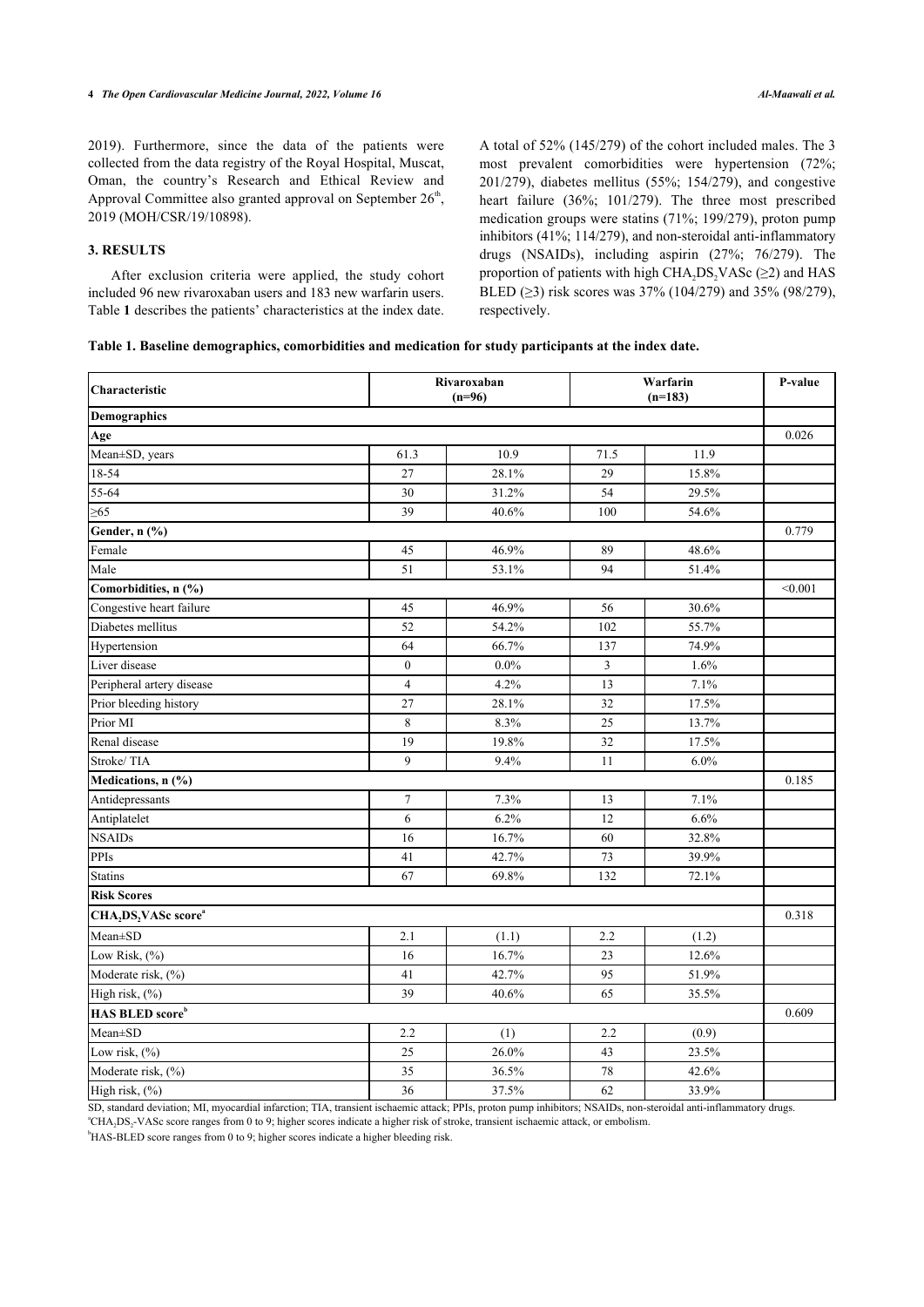Patients on rivaroxaban were significantly younger compared to those on warfarin (61 *vs.* 72 years; p=0.026). However, those on rivaroxaban were more likely to have a diagnosis of congestive heart failure (CHF) (47 *vs.* 31%) and prior bleeding history (28 *vs.* 17%), compared to those on warfarin. Those on rivaroxaban were also less likely to be on NSAIDs than those on warfarin (17 *vs.* 33%). There were no significant differences in CHA<sub>2</sub>DS<sub>2</sub>VASc and HAS BLED risk scores between the rivaroxaban and warfarin groups (p=0.318) and p=0.609, respectively).

Regarding the appropriateness of rivaroxaban (Table**2**), the results showed 89% (85/96) appropriateness of dosing and prescribing rivaroxaban to NVAF patients. Approximately 6% (6/96) of patients received an inappropriately lower dose (15 mg) of rivaroxaban with normal renal function (CrCL  $\geq 50$ ml/min). Additionally, 5% of the patients were inappropriately prescribed rivaroxaban (*i.e*., rivaroxaban prescribed as first-line therapy for NVAF patients without risk factors [comorbidities] and no reasons recorded in the medical records). However, no

patients had inappropriately higher doses or a dose of 10 mg, which is not an approved rivaroxaban dose for NVAF patients.

The Cox proportional hazard regression analysis (Table **[3](#page-4-1)**) showed that there were no significant differences in the risk of ischaemic stroke (HR, 1.1; 95 CI: 0.4-3.4; p=0.8) between the 2 groups. With regards to side effects, rivaroxaban use was associated with a significantly higher rate of GIB compared to warfarin (HR, 5.9; 95% CI: 2.9-11.7; p=0.001). However, no differences were noted with regards to NGIB (HR, 0.9; 95% CI: 0.4-1.9; p=0.8) between the rivaroxaban and warfarin groups.

#### **3.1. Secondary Analysis**

Kaplan-Meier survival curves for ischaemic stroke (2a), NGIB (2b) and GIB (2c) were used to show the survival probabilities of rivaroxaban and warfarin patients who did not experience outco[m](#page-4-2)es at any time during the follow-up period of the study (Fig. **2**).

#### <span id="page-4-0"></span>**Table 2. Rivaroxaban dosing and prescribing appropriateness criteria.**

| Appropriateness of rivaroxaban dosing and prescribing                                                                                                                                                                                                                                                                                                                                                                                                                                                                                                                                   | N           | $\frac{6}{6}$                 |  |  |  |  |
|-----------------------------------------------------------------------------------------------------------------------------------------------------------------------------------------------------------------------------------------------------------------------------------------------------------------------------------------------------------------------------------------------------------------------------------------------------------------------------------------------------------------------------------------------------------------------------------------|-------------|-------------------------------|--|--|--|--|
| Dose of rivaroxaban                                                                                                                                                                                                                                                                                                                                                                                                                                                                                                                                                                     |             |                               |  |  |  |  |
| 10 <sub>mg</sub>                                                                                                                                                                                                                                                                                                                                                                                                                                                                                                                                                                        | $\theta$    | $\theta$                      |  |  |  |  |
| $15 \text{ mg}$                                                                                                                                                                                                                                                                                                                                                                                                                                                                                                                                                                         | 32          | 33.3                          |  |  |  |  |
| $20 \text{ mg}$                                                                                                                                                                                                                                                                                                                                                                                                                                                                                                                                                                         | 64          | 66.7                          |  |  |  |  |
| <b>Overall appropriateness</b>                                                                                                                                                                                                                                                                                                                                                                                                                                                                                                                                                          |             |                               |  |  |  |  |
| Appropriate <sup>1</sup>                                                                                                                                                                                                                                                                                                                                                                                                                                                                                                                                                                | 85          | 88.5                          |  |  |  |  |
| Inappropriate <sup>2</sup>                                                                                                                                                                                                                                                                                                                                                                                                                                                                                                                                                              | 11          | 11.5                          |  |  |  |  |
| Appropriateness according to dose per CrCl                                                                                                                                                                                                                                                                                                                                                                                                                                                                                                                                              |             |                               |  |  |  |  |
| Inappropriate lower dose                                                                                                                                                                                                                                                                                                                                                                                                                                                                                                                                                                | 6           | 6.2                           |  |  |  |  |
| Inappropriate higher dose                                                                                                                                                                                                                                                                                                                                                                                                                                                                                                                                                               | $\theta$    | $\mathbf{0}$                  |  |  |  |  |
| Appropriateness based on international guidelines                                                                                                                                                                                                                                                                                                                                                                                                                                                                                                                                       |             |                               |  |  |  |  |
| Appropriate prescribing                                                                                                                                                                                                                                                                                                                                                                                                                                                                                                                                                                 | 91          | 94.8                          |  |  |  |  |
| Inappropriate prescribing<br>$2 - 1$<br>$\frac{1}{2}$ , $\frac{1}{2}$ , $\frac{1}{2}$ , $\frac{1}{2}$ , $\frac{1}{2}$ , $\frac{1}{2}$ , $\frac{1}{2}$ , $\frac{1}{2}$ , $\frac{1}{2}$ , $\frac{1}{2}$<br>$\mathbf{a}$ and $\mathbf{a}$ and $\mathbf{a}$ and $\mathbf{a}$<br>the company of the state of the company of the state of the state of the state of the state of the state of the<br><b>Contract Contract Contract</b><br>$\mathbf{r}$ , $\mathbf{r}$ , $\mathbf{r}$ , $\mathbf{r}$ , $\mathbf{r}$ , $\mathbf{r}$ , $\mathbf{r}$ , $\mathbf{r}$ , $\mathbf{r}$<br>$A = 2.777$ | 5<br>$\sim$ | 5.2<br>$\cdot$ $\cdot$ $\sim$ |  |  |  |  |

<sup>1</sup>Based on creatinine clearance (CrCl) and recommendations of guidelines. <sup>2</sup>Rivaroxaban prescribed as first-line therapy for NVAF patients without risk factors (comorbidities) and no reasons recorded in the medical records or inappropriate dose.

<span id="page-4-1"></span>**Table 3. Outcome event rates and hazard ratios for the rivaroxaban and warfarin groups.**

| Rivaroxaban<br>$(n=96)$       |             |                | Warfarin<br>$(n=183)$ |    |               |        |       |                |       |
|-------------------------------|-------------|----------------|-----------------------|----|---------------|--------|-------|----------------|-------|
| <b>Characteristics</b>        | $\mathbf n$ | $\frac{6}{10}$ | IR*                   | n  | $\frac{6}{9}$ | $IR^*$ | $HR*$ | 95%CI*         |       |
| Ischaemic stroke              |             | 5.2%           | 0.5                   |    | 6.6%          | 0.5    | 1.1   | $(0.4 - 3.4)$  | 0.8   |
| Gastrointestinal bleeding     | 35          | 36.5%          | 2.9                   | 16 | 8.7%          | 1.9    | 5.9   | $(2.9 - 11.7)$ | 0.001 |
| Non-gastrointestinal bleeding |             | 11.5%          | 0.7                   | 33 | 18.0%         | 0.7    | 0.9   | $(0.4-1.9)$    | 0.8   |
|                               |             |                |                       |    |               |        |       |                |       |

<span id="page-4-2"></span>\*IR, incidence rate; HR, hazard ratio; CI, confidence intervals.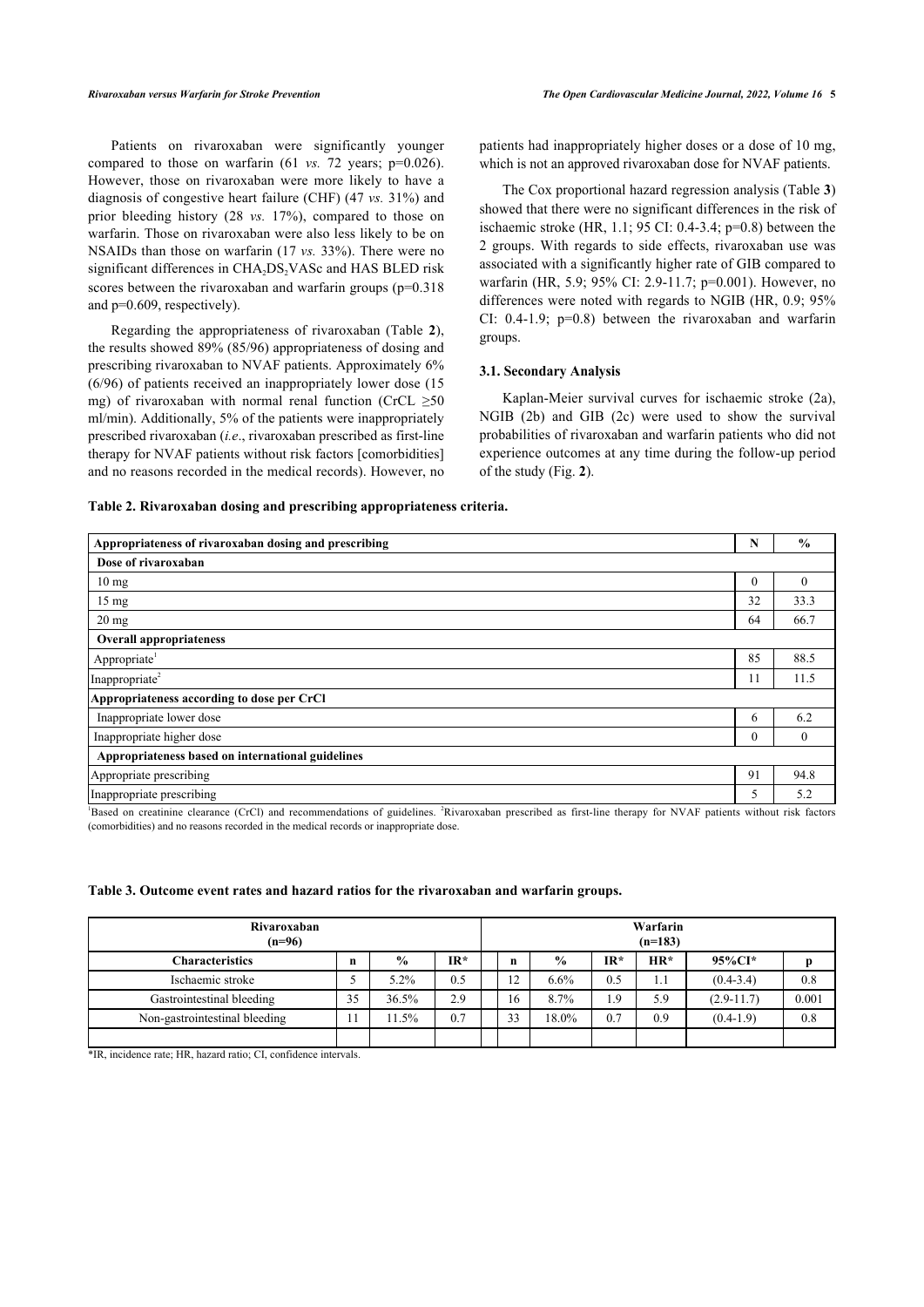

**Fig. (2).** Kaplan-Meier survival curves for ischaemic stroke (**2a**), non-gastrointestinal bleeding (**2b**), and gastrointestinal bleeding (**2c**).

#### **4. DISCUSSION**

This study demonstrated no significant differences in the risk of ischaemic stroke between the rivaroxaban and warfarin groups among Omani NVAF patients. With regards to safety, rivaroxaban was associated with significantly higher rate of GIB compared to those on warfarin but no differences were noted with regards to NGIB rates. Of note, rivaroxaban was appropriately indicated in the majority of the patients and only a small proportion of the cohort received an inappropriately lower dose of rivaroxaban.

The findings of the current study are consistent with the ROCKET-AF (Rivaroxaban Once daily oral direct factor Xa inhibition Compared to vitamin K antagonism for prevention of stroke and Embolism Trial in AF) trials, which reported the risk of ischaemic stroke to be comparable in the rivaroxaban and warfarin groups[[18](#page-7-17) - [20\]](#page-7-18). With regards to the safety profile, rivaroxaban generally exhibited less intracranial, critical and fatal bleeding than warfarin, but it was associated with a significantly higher rate of GIB [[20](#page-7-18) - [22\]](#page-7-19). Interestingly, most patients had a moderate-high risk of stroke (mean  $CHADS<sub>2</sub> score: 3.5)$  [\[21\]](#page-7-20). The results of the XANTUS-EL (Xarelto for Prevention of Stroke in Patients With Atrial Fibrillation in Eastern Europe, the Middle East and Africa [EEMEA] and Latin America) study (first real-world, prospective, observational cohort study to describe rivaroxaban use in a broad patient population with NVAF in Eastern Europe, the Middle East and Africa and Latin America) were generally comparable with the ROCKET-AF trial, considering differences in baseline characteristics of the patients [[2](#page-7-1)].

A systemic review that included 22 network meta-analyses reported rivaroxaban to have the highest rates of GIB compared to other DOACs [[23\]](#page-7-21). It is possible that GIB events occurred due to factors associated with an increased risk of bleeding events [[24](#page-7-22)]. In the present study, old age and prior history of bleeding were associated risk factors as well as concomitant use of acetylsalicylic acid and other antiplatelet medications, which are known risk factors for GIB [\[25](#page-7-23)].

As most of the patients were elderly, it is important to address the risk factors and comorbidities that are more common among the elderly and could increase the probability of bleeding episodes [\[24](#page-7-22), [26](#page-7-24)]. These factors include decreased body mass index, renal dysfunction, uncontrolled blood pressure, and frequent falls [\[24](#page-7-22), [26\]](#page-7-24). In the present study, these factors were not significantly different between the groups.

A recent meta-analysis of 20 observational studies compared the effectiveness and safety of DOACs against VKAs in NVAF patients over 75 years old [[27\]](#page-7-25). They found that the incidence rate of GIB increased by 46% among DOAC users compared to VKA users. Furthermore, rivaroxaban had a higher rate of major bleeding compared to other DOACs [\[27](#page-7-25)]. This supports the finding of the present study, which showed a significant increase in GIB risk in rivaroxaban users.

In the present study, there was a statistically significant difference observed in the presence of comorbidities in the rivaroxaban and warfarin groups. Hypertension and DM had the highest comorbidities percentages in both the groups. The present finding is consistent with a study conducted in the United Arab Emirates that showed the common comorbidities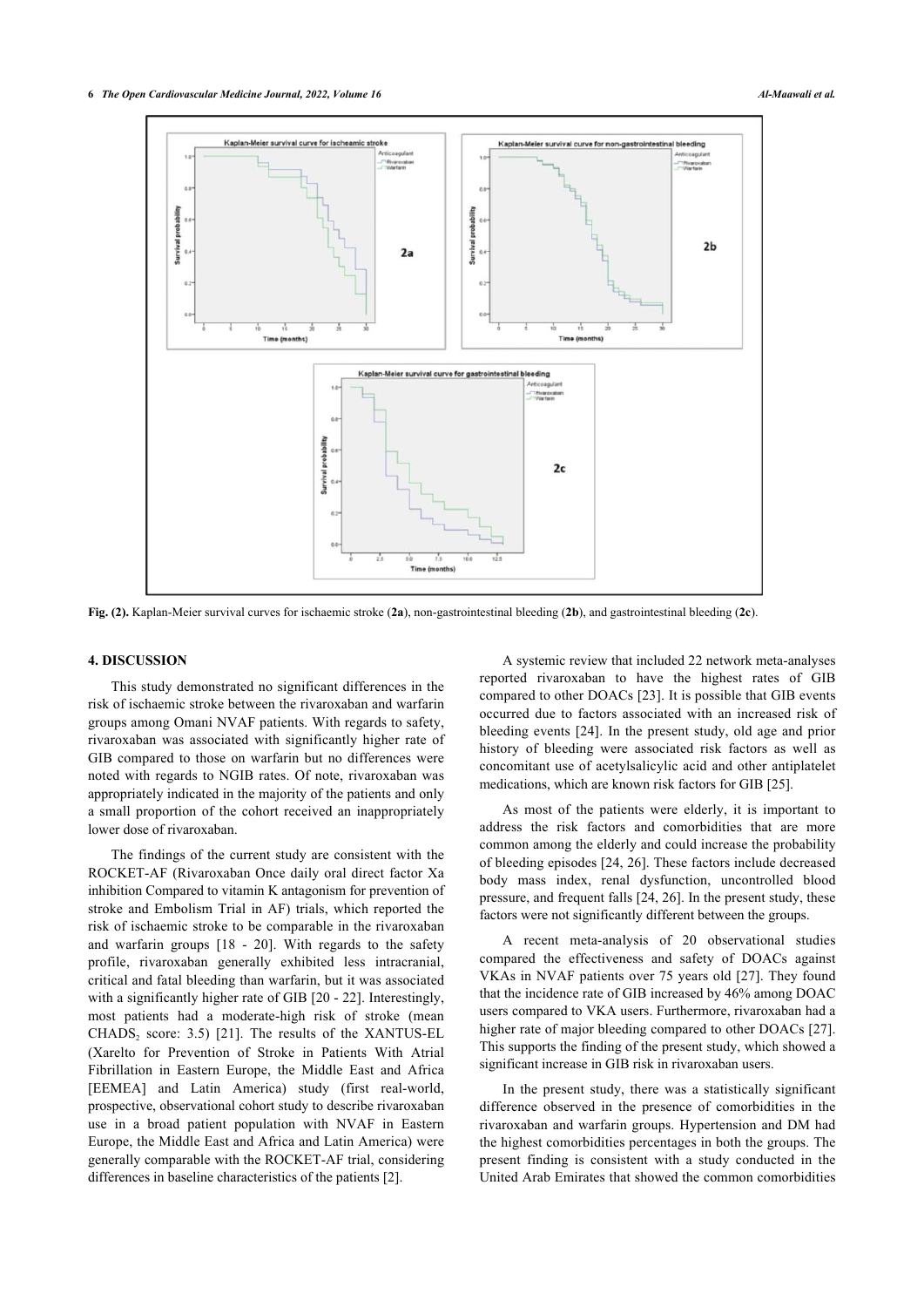as hypertension, DM and coronary arterial disease in NVAF patients [[12\]](#page-7-11). A long duration of DM in NVAF patients can be associated with increased risk of ischaemic stroke[[28\]](#page-7-26). Another study conducted found that rivaroxaban users had more GIB events than warfarin users, mainly in NVAF patients with  $\geq$ 3 comorbidities [\[22\]](#page-7-19). The rivaroxaban group had higher rates of CHF than the warfarin group. A study conducted to describe bleeding events in CHF patients showed GIB risk to be higher in CHF patients who are on OAC [\[29](#page-8-0)].

Moderate to high HAS-BLED scores were observed in most patients in both groups in the present study. However, the percentage of prior bleeding history was higher in rivaroxaban users than warfarin users. Lip *et al*. showed that patients (newly initiating rivaroxaban) were numerically more likely to encounter major bleeding episodes, compared to warfarin [[16](#page-7-15)]. Warfarin needs a longer time than other DOACs to reach the maximum anticoagulation effect, therefore, warfarin has a lower rate of clinical events during the initial months, resulting in a lower level of effectiveness and lower chance of bleeding episodes [[16\]](#page-7-15).

Another key objective of the current study was to ensure that rivaroxaban had been prescribed appropriately for all eligible patients with NVAF. The results of the current study indicate a low proportion (6%) of inappropriately low doses of rivaroxaban (15 mg) in patients with normal renal function (CrCL  $\geq$ 50 mL/min). A study reported that 16% of rivaroxaban patients had inappropriately low doses, and 20% of patients had inappropriately high doses based on their renal function at the start of treatment with rivaroxaban[[30\]](#page-8-1). Another study conducted in a Saudi tertiary hospital [\[13](#page-7-12)] reported that 42% of rivaroxaban patients had inappropriate doses and that most of these patients had low doses of rivaroxaban (83%). Although the percentage of inappropriate dosing in the present study is low compared to the results of other studies, ineffective doses of anticoagulant may lead to significant clinical effects, such as stroke, particularly with NVAF which carries a greater risk of thromboembolic ischaemic stroke than other types of AF [[13\]](#page-7-12). Inappropriate dosing based on renal function status of the patient can be explained by the information required to calculate the CrCl, such as laboratory test results, age and weight; however, the latter is not always requested on admission [[13,](#page-7-12) [31](#page-8-2)]. Another possible explanation for this is that some physicians fear the risk of bleeding [[13](#page-7-12)]. This finding, therefore, needs to be interpreted with caution, particularly in patients with NVAF to prevent thrombosis due to ineffective dosage or major bleeding possibly from overdose [\[13](#page-7-12), [31\]](#page-8-2). Furthermore, the results showed a small percentage (5%) of prescribing inappropriateness of rivaroxaban. A systemic review reported that patients' views and preferences should be highlighted when choosing an oral anticoagulant for NVAF patients [[32\]](#page-8-3).

This study has several limitations. The number of patients on rivaroxaban was small and not sufficient to ensure enough statistical power for some of the outcomes including ischaemic stroke which may take longer time to occur [[15\]](#page-7-14). However, the findings are in agreement with the results of many previous observational studies and ROCKET-AF trials. As this was a retrospective observational study, there is a possibility of selection bias. The data of the current study was derived from a registry database, the findings of which may be confounded by missing data and important uncollected variables[[33](#page-8-4), [34](#page-8-5)]. Further, INR monitoring data were not available in the hospital registry database since INR monitoring is performed in secondary healthcare units.

Despite these limitations, the present study provided information about the safety profile of rivaroxaban, particularly regarding the risk of GIB. These results indicate the importance of developing evidence-based protocols to guide clinicians in their selection of a proper anticoagulant and the effective dose for stroke prevention in NVAF patients; treatment recommendations should also consider the patient's underlying bleeding risk profile, renal function, age, medical and medication histories [\[13,](#page-7-12) [33](#page-8-4)]. One of the issues that emerges from these findings is the importance of the bleeding scoring systems, such as the HAS-BLED score in the *Al Shifa 3Plus* (as an electronic calculator). This may facilitate identification of the bleeding risk severity in each patient and reduce adverse events by selecting a suitable oral anticoagulant. Moreover, the results demonstrate the need to reduce modifiable risk factors for GIB (*e.g*., antiplatelet medications and non-steroidal antiinflammatory drugs) in patients on anticoagulants [\[12](#page-7-11)].

#### **CONCLUSION**

This study has shown no significant differences in the risk of ischaemic stroke or NGIB between the rivaroxaban and warfarin groups in a population of Omani patients with NVAF. However, those on rivaroxaban had a significantly higher risk of GIB compared to those on warfarin. Rivaroxaban was appropriately indicated in the majority of the patients and only a small proportion of the cohort received an inappropriately lower dose of rivaroxaban. The findings should be interpreted with caution due to low study power.

#### **ETHICS APPROVAL AND CONSENT TO PARTICIPATE**

The study was approved by the Research and Ethical Review and Approval Committee on September 26, 2019 (MOH/CSR/19/10898).

#### **HUMAN AND ANIMAL RIGHTS**

All human procedures were in accordance with the ethical standards of the committee responsible for human experimentation (institutional and national), and with the Helsinki Declaration of 1975, as revised in 2013.

#### **CONSENT FOR PUBLICATION**

Informed consent has been obtained from the subjects for the publication of the data.

#### **STANDARDS OF REPORTING**

STROBE guidelines and methodologies were followed in this study.

### **AVAILABILITY OF DATA AND MATERIALS**

Not applicable.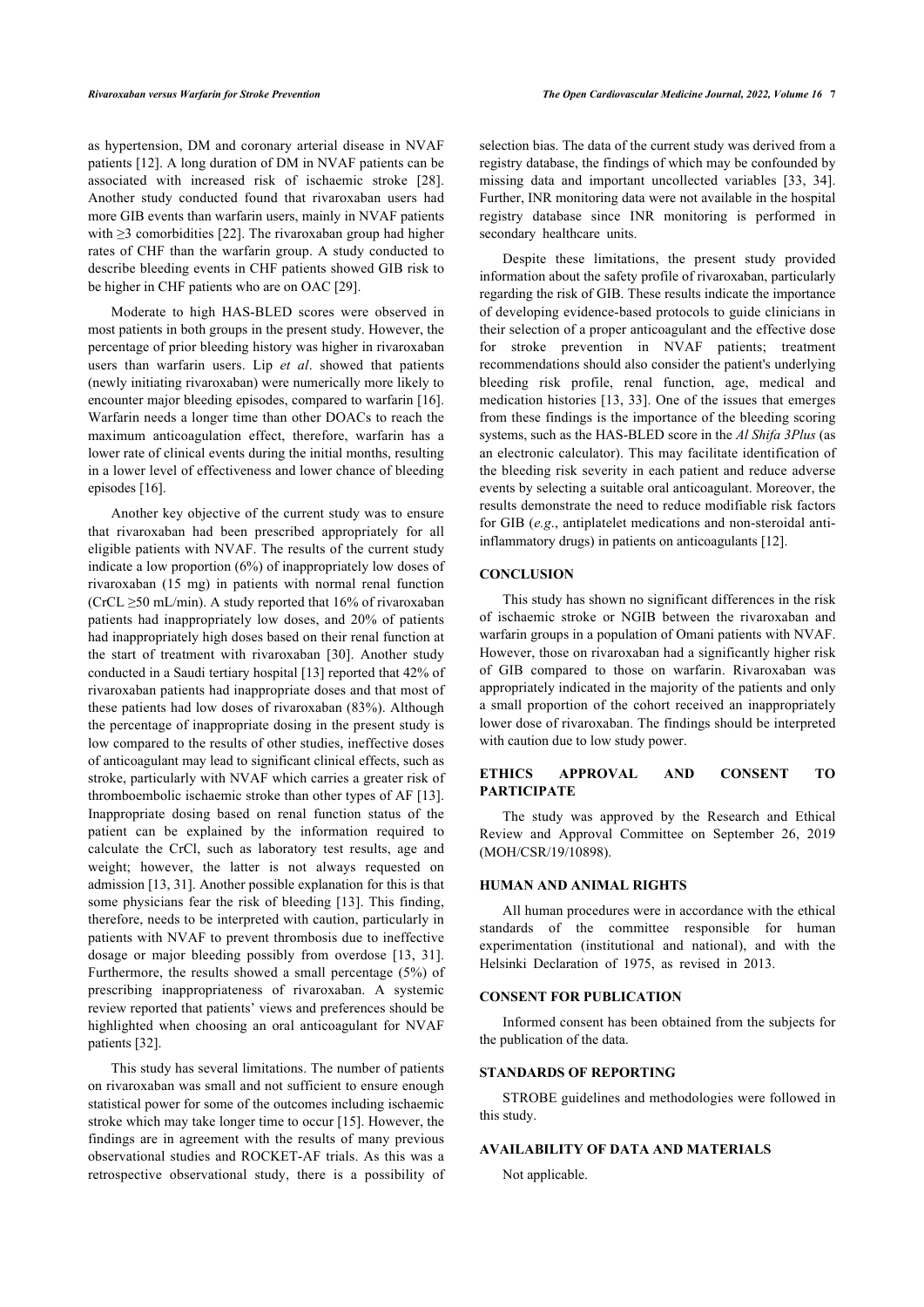#### <span id="page-7-12"></span>**FUNDING**

This research did not receive any specific grant from funding agencies in the public, commercial, or not-for-profit sectors.

#### <span id="page-7-14"></span><span id="page-7-13"></span>**CONFLICT OF INTEREST**

The authors declare no conflicts of interest or personal relationships that could have influenced this study.

#### <span id="page-7-15"></span>**ACKNOWLEDGEMENTS**

<span id="page-7-17"></span><span id="page-7-16"></span>The authors thank Prof. Scott Cunningham (Robert Gordon University) for his help and support. The authors also acknowledge pharmacist Nadiya AlBulushi (Bowsher Polyclinics) and Lee Burg (Robert Gordon University) for sharing their opinions and experiences.

### <span id="page-7-0"></span>**REFERENCES**

- [1] Vimalesvaran K, Dockrill SJ, Gorog DA. Role of rivaroxaban in the management of atrial fibrillation: insights from clinical practice. Vasc Health Risk Manag 2018; 14: 13-21. [\[http://dx.doi.org/10.2147/VHRM.S134394\]](http://dx.doi.org/10.2147/VHRM.S134394) [PMID: [29391805](http://www.ncbi.nlm.nih.gov/pubmed/29391805)]
- <span id="page-7-18"></span><span id="page-7-1"></span>[2] Martínez CAA, Lanas F, Radaideh G, *et al.* XANTUS-EL: A realworld, prospective, observational study of patients treated with rivaroxaban for stroke prevention in atrial fibrillation in Eastern Europe, Middle East, Africa and Latin America. Egypt Heart J 2018; 70(4): 307-13.

<span id="page-7-2"></span>[\[http://dx.doi.org/10.1016/j.ehj.2018.09.002](http://dx.doi.org/10.1016/j.ehj.2018.09.002)] [PMID: [30591748\]](http://www.ncbi.nlm.nih.gov/pubmed/30591748) [3] Zubaid M, Rashed WA, Alsheikh-Ali AA, *et al.* Management and 1-

<span id="page-7-20"></span>year outcomes of patients with atrial fibrillation in the Middle East: Gulf survey of atrial fibrillation events. Angiology 2015; 66(5): 464-71. [\[http://dx.doi.org/10.1177/0003319714536980](http://dx.doi.org/10.1177/0003319714536980)] [PMID: [24904179\]](http://www.ncbi.nlm.nih.gov/pubmed/24904179)

<span id="page-7-19"></span><span id="page-7-3"></span>[4] Norby FL, Bengtson LGS, Lutsey PL, *et al.* Comparative effectiveness of rivaroxaban versus warfarin or dabigatran for the treatment of patients with non-valvular atrial fibrillation. BMC Cardiovasc Disord 2017; 17(1): 238.

[\[http://dx.doi.org/10.1186/s12872-017-0672-5](http://dx.doi.org/10.1186/s12872-017-0672-5)] [PMID: [28874129\]](http://www.ncbi.nlm.nih.gov/pubmed/28874129)

<span id="page-7-21"></span><span id="page-7-4"></span>[5] Briere JB, Wu O, Bowrin K, *et al.* Impact of methodological choices on a meta-analysis of real-world evidence comparing non-vitamin-K antagonist oral anticoagulants with vitamin  $\tilde{K}$  antagonists for the treatment of patients with non-valvular atrial fibrillation. Curr Med Res Opin 2019; 35(11): 1867-72. [\[http://dx.doi.org/10.1080/03007995.2019.1647020\]](http://dx.doi.org/10.1080/03007995.2019.1647020) [PMID: [31328580\]](http://www.ncbi.nlm.nih.gov/pubmed/31328580)

<span id="page-7-5"></span>[6] Hindricks G, Potpara T, Dagres N, *et al.* 2020 ESC guidelines for the diagnosis and management of atrial fibrillation developed in collaboration with the European Association for Cardio-Thoracic Surgery (EACTS). Eur Heart J 2020; 00: 1-125.

<span id="page-7-23"></span><span id="page-7-22"></span><span id="page-7-6"></span>[7] Adeboyeje G, Sylwestrzak G, Barron JJ, *et al.* Major bleeding risk during anticoagulation with warfarin, dabigatran, apixaban, or rivaroxaban in patients with nonvalvular atrial fibrillation. J Manag Care Spec Pharm 2017; 23(9): 968-78.

[\[http://dx.doi.org/10.18553/jmcp.2017.23.9.968\]](http://dx.doi.org/10.18553/jmcp.2017.23.9.968) [PMID: [28854073](http://www.ncbi.nlm.nih.gov/pubmed/28854073)]

- <span id="page-7-7"></span>[8] National Institute for Health and Care Excellence. Overprescribing of rivaroxaban in non-atrial fibrillation patients in primary care. London: NICE 2012.
- <span id="page-7-24"></span><span id="page-7-8"></span>[9] National Institute for Health and Care Excellence. Atrial fibrillation. London: NICE 2014.
- <span id="page-7-25"></span><span id="page-7-9"></span>[10] Joint Formulary Committee. British National Formulary 80. London: BMJ Group and Pharmaceutical Press 2020.
- <span id="page-7-10"></span>[11] January CT, Wann LS, Calkins H, *et al.* 2019 AHA/ACC/HRS focused update of the 2014 AHA/ ACC/HRS guideline for the management of patients with atrial fibrillation: A report of the American College of Cardiology/American Heart Association Task Force on Clinical Practice Guidelines and the Heart Rhythm Society 2019; 140: 125-51.
- <span id="page-7-26"></span><span id="page-7-11"></span>[12] El Kadri M, Bazargani N, Farghaly M, *et al.* Profiling clinical characteristics and treatment patterns among non-valvular atrial fibrillation patients: A real-World analysis in Dubai, United Arab Emirates. Open Med J 2019; 6(1): 33-41.

[\[http://dx.doi.org/10.2174/1874220301906010033\]](http://dx.doi.org/10.2174/1874220301906010033)

- [13] Mayet AY, Alsaqer AI, Alhammad AM, Al-Omar HA. Rivaroxaban prescribing in a Saudi tertiary care teaching hospital. Saudi Pharm J  $2018: 26(6): 775-9$ [\[http://dx.doi.org/10.1016/j.jsps.2018.04.007\]](http://dx.doi.org/10.1016/j.jsps.2018.04.007) [PMID: [30202216](http://www.ncbi.nlm.nih.gov/pubmed/30202216)]
- [14] World Health Organisation. International statistical classification of diseases and related health problems. Geneva: WHO 2016.
- [15] Hammoudeh S, Gadelhaq W, Janahi I. Prospective cohort studies in medical research, in: R. Mauricio Barria (Ed.) Cohort Studies in Health Sciences 2018; 7: 1243. [\[http://dx.doi.org/10.5772/intechopen.76514](http://dx.doi.org/10.5772/intechopen.76514)]
- [16] Lip GY, Pan X, Kamble S, et al. Major bleeding risk among nonvalvular atrial fibrillation patients initiated on apixaban, dabigatran, rivaroxaban or warfarin: A "real-world" observational study in the United States. Int J Clin Pract 2016; 70(9): 752-63. [\[http://dx.doi.org/10.1111/ijcp.12863](http://dx.doi.org/10.1111/ijcp.12863)] [PMID: [27550177\]](http://www.ncbi.nlm.nih.gov/pubmed/27550177)
- [17] Rosner B. Fundamentals of biostatistics.  $7<sup>th</sup>$  ed. Boston: Cengage Learning 2010.
- [18] Cameron C, Coyle D, Richter T, et al. Systematic review and network meta-analysis comparing antithrombotic agents for the prevention of stroke and major bleeding in patients with atrial fibrillation. BMJ Open 2014; 4(6): e004301.

[\[http://dx.doi.org/10.1136/bmjopen-2013-004301\]](http://dx.doi.org/10.1136/bmjopen-2013-004301) [PMID: [24889848](http://www.ncbi.nlm.nih.gov/pubmed/24889848)]

[19] Hankey GJ, Patel MR, Stevens SR, *et al.* ROCKET AF Steering Committee Investigators. Rivaroxaban compared with warfarin in patients with atrial fibrillation and previous stroke or transient ischaemic attack: A subgroup analysis of ROCKET AF. Lancet Neurol 2012; 11(4): 315-22. [\[http://dx.doi.org/10.1016/S1474-4422\(12\)70042-X](http://dx.doi.org/10.1016/S1474-4422(12)70042-X)] [PMID:

224020561

- [20] Meng SW, Lin TT, Liao MT, Chen HM, Lai CL. Direct comparison of low-dose dabigatran and rivaroxaban for effectiveness and safety in patients with non-valvular atrial fibrillation. Zhonghua Minguo Xinzangxue Hui Zazhi 2019; 35(1): 42-54. [PMID: [30713399\]](http://www.ncbi.nlm.nih.gov/pubmed/30713399)
- [21] Jin M. ROCKET-AF: Rivaroxaban vs warfarin in patients with atrial fibrillation Rxfiles trial summary [serial on the internet] 2012. Available from:  $\mathbf{f}_{\text{row}}$ [https://www.rxfiles.ca/rxfiles/uploads/documents/ROCKET-AF-Rivar](https://www.rxfiles.ca/rxfiles/uploads/documents/ROCKET-AF-Rivaroxaban.pdf) [oxaban.pdf](https://www.rxfiles.ca/rxfiles/uploads/documents/ROCKET-AF-Rivaroxaban.pdf)
- [22] Mentias A, Shantha G, Chaudhury P, Vaughan Sarrazin MS. Assessment of outcomes of treatment with oral anticoagulants in patients with atrial fibrillation and multiple chronic conditions: A comparative effectiveness analysis. JAMA Netw Open 2018; 1(5): e182870.

[\[http://dx.doi.org/10.1001/jamanetworkopen.2018.2870](http://dx.doi.org/10.1001/jamanetworkopen.2018.2870)] [PMID: [30646182\]](http://www.ncbi.nlm.nih.gov/pubmed/30646182)

[23] Cohen AT, Hill NR, Luo X, Masseria C, Abariga SA, Ashaye AO. A systematic review of network meta-analyses among patients with nonvalvular atrial fibrillation: A comparison of efficacy and safety following treatment with direct oral anticoagulants. Int J Cardiol 2018; 269: 174-81.

[\[http://dx.doi.org/10.1016/j.ijcard.2018.06.114\]](http://dx.doi.org/10.1016/j.ijcard.2018.06.114) [PMID: [30037626](http://www.ncbi.nlm.nih.gov/pubmed/30037626)]

- [24] Abraham NS, Noseworthy PA, Yao X, Sangaralingham LR, Shah ND. Gastrointestinal safety of direct oral anticoagulants: A large population-based study. Gastroenterology 2017; 152(5): 1014-1022.e1. [\[http://dx.doi.org/10.1053/j.gastro.2016.12.018](http://dx.doi.org/10.1053/j.gastro.2016.12.018)] [PMID: [28043907\]](http://www.ncbi.nlm.nih.gov/pubmed/28043907)
- [25] Sherwood MW, Nessel CC, Hellkamp AS, *et al.* Gastrointestinal bleeding in patients with atrial fibrillation treated with rivaroxaban or warfarin: ROCKET AF trial. J Am Coll Cardiol 2015; 66(21): 2271-81.

[\[http://dx.doi.org/10.1016/j.jacc.2015.09.024](http://dx.doi.org/10.1016/j.jacc.2015.09.024)] [PMID: [26610874\]](http://www.ncbi.nlm.nih.gov/pubmed/26610874)

[26] Hellenbart EL, Faulkenberg KD, Finks SW. Evaluation of bleeding in patients receiving direct oral anticoagulants. Vasc Health Risk Manag 2017; 13: 325-42.

[\[http://dx.doi.org/10.2147/VHRM.S121661](http://dx.doi.org/10.2147/VHRM.S121661)] [PMID: [28860793\]](http://www.ncbi.nlm.nih.gov/pubmed/28860793)

- [27] Mitchell A, Watson MC, Welsh T, McGrogan A. Effectiveness and safety of direct oral anticoagulants versus vitamin K antagonists for people aged 75 years and over with atrial fibrillation: A systematic review and meta-analyses of observational studies. J Clin Med 2019; 8(4): 554. [\[http://dx.doi.org/10.3390/jcm8040554](http://dx.doi.org/10.3390/jcm8040554)] [PMID: [31022899](http://www.ncbi.nlm.nih.gov/pubmed/31022899)]
- [28] Xu Y, Schulman S, Dowlatshahi D, *et al.* Direct oral anticoagulant-or warfarin-related major bleeding: Characteristics, reversal strategies,
	- and outcomes from a multicenter observational study. Chest 2017; 152(1): 81-91.

[\[http://dx.doi.org/10.1016/j.chest.2017.02.009](http://dx.doi.org/10.1016/j.chest.2017.02.009)] [PMID: [28219635\]](http://www.ncbi.nlm.nih.gov/pubmed/28219635)